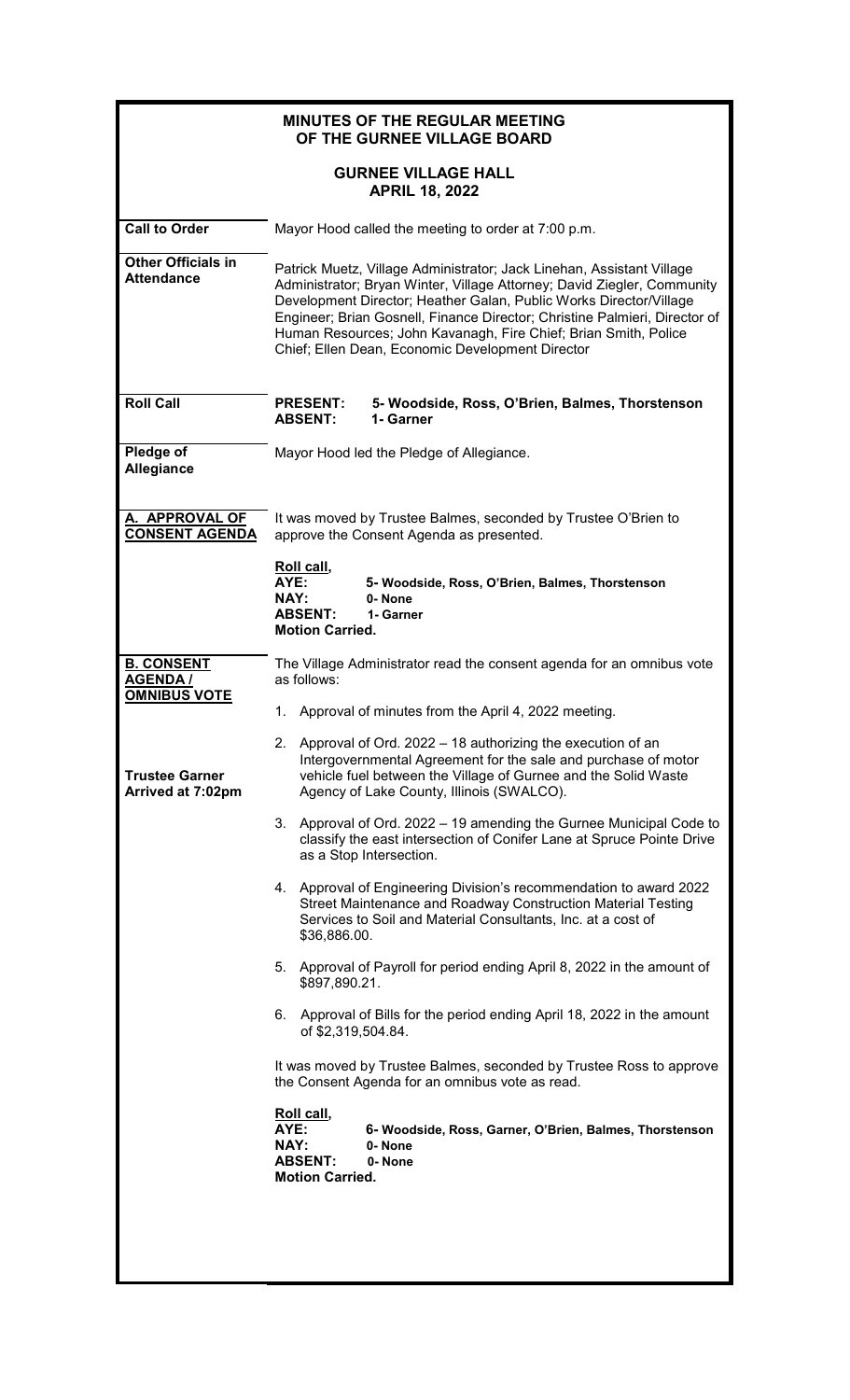| <b>C. PETITIONS AND</b><br><b>COMMUNICATIONS</b> |                                                                                                                                                                                                                                                                                                                                                                                                                                                                             | 1. Presentation of Gurnee Police Officer of the Year Award to Detective<br>Matt Bendler and Police Civilian of the Year Award to Traffic Safety<br>Technician Earl Tuckman.                                                                                                                       |                                                                                                                                                                                 |  |                                                                                                                        |  |
|--------------------------------------------------|-----------------------------------------------------------------------------------------------------------------------------------------------------------------------------------------------------------------------------------------------------------------------------------------------------------------------------------------------------------------------------------------------------------------------------------------------------------------------------|---------------------------------------------------------------------------------------------------------------------------------------------------------------------------------------------------------------------------------------------------------------------------------------------------|---------------------------------------------------------------------------------------------------------------------------------------------------------------------------------|--|------------------------------------------------------------------------------------------------------------------------|--|
|                                                  |                                                                                                                                                                                                                                                                                                                                                                                                                                                                             | Police Chief Smith shared background information on each recipient,<br>highlighting the efforts which lead to the recognition. Chief Smith<br>and Mayor Hood thanked each for their hard work and dedication.                                                                                     |                                                                                                                                                                                 |  |                                                                                                                        |  |
|                                                  | 2.                                                                                                                                                                                                                                                                                                                                                                                                                                                                          | Presentation of Police Awards for the calendar year 2021:                                                                                                                                                                                                                                         |                                                                                                                                                                                 |  |                                                                                                                        |  |
|                                                  |                                                                                                                                                                                                                                                                                                                                                                                                                                                                             |                                                                                                                                                                                                                                                                                                   |                                                                                                                                                                                 |  | a. Alliance Against Intoxicated Motorists D.U.I. Award:                                                                |  |
|                                                  |                                                                                                                                                                                                                                                                                                                                                                                                                                                                             |                                                                                                                                                                                                                                                                                                   | <b>Officer Phillip Lewy</b><br>Officer Joshua Silvernail<br><b>Officer Antoine Smith</b><br><b>Officer Tyler Schutt</b><br><b>Officer Michael Lambert</b><br>Officer JR Nauseda |  | 10th DUI Arrest<br>10th DUI Arrest<br>10th DUI Arrest<br>10th & 25th DUI Arrest<br>50th DUI Arrest<br>400th DUI Arrest |  |
|                                                  |                                                                                                                                                                                                                                                                                                                                                                                                                                                                             |                                                                                                                                                                                                                                                                                                   |                                                                                                                                                                                 |  | b. Gurnee Police Department D.U.I. Enforcement Award:                                                                  |  |
|                                                  |                                                                                                                                                                                                                                                                                                                                                                                                                                                                             |                                                                                                                                                                                                                                                                                                   | Officer JR Nauseda                                                                                                                                                              |  | 13th Time Recipient                                                                                                    |  |
|                                                  |                                                                                                                                                                                                                                                                                                                                                                                                                                                                             | c. Gurnee Police Department Traffic Enforcement Award:                                                                                                                                                                                                                                            |                                                                                                                                                                                 |  |                                                                                                                        |  |
|                                                  |                                                                                                                                                                                                                                                                                                                                                                                                                                                                             | <b>Officer Antoine Smith</b>                                                                                                                                                                                                                                                                      |                                                                                                                                                                                 |  |                                                                                                                        |  |
|                                                  |                                                                                                                                                                                                                                                                                                                                                                                                                                                                             | Chief Smith and representatives from the Alliance Against<br>Intoxicated Motorists discussed the importance of DUI and traffic<br>enforcement efforts. They then recognized the recipients and<br>thanked them for their continued dedication to keeping streets safe<br>for the motoring public. |                                                                                                                                                                                 |  |                                                                                                                        |  |
|                                                  | 3.                                                                                                                                                                                                                                                                                                                                                                                                                                                                          | Approval of Proclamation designating April 29, 2022 as "Arbor Day"<br>in the Village of Gurnee.                                                                                                                                                                                                   |                                                                                                                                                                                 |  |                                                                                                                        |  |
|                                                  |                                                                                                                                                                                                                                                                                                                                                                                                                                                                             | Mayor Hood summarized the Proclamation.                                                                                                                                                                                                                                                           |                                                                                                                                                                                 |  |                                                                                                                        |  |
|                                                  | It was moved by Trustee O'Brien, seconded by Trustee Thorstenson to<br>of Proclamation designating April 29, 2022 as "Arbor Day" in the Village<br>of Gurnee.                                                                                                                                                                                                                                                                                                               |                                                                                                                                                                                                                                                                                                   |                                                                                                                                                                                 |  |                                                                                                                        |  |
|                                                  |                                                                                                                                                                                                                                                                                                                                                                                                                                                                             | <b>Voice Vote:</b>                                                                                                                                                                                                                                                                                | <b>ALL AYE:</b>                                                                                                                                                                 |  | <b>Motion Carried.</b>                                                                                                 |  |
| D. REPORTS                                       | None.                                                                                                                                                                                                                                                                                                                                                                                                                                                                       |                                                                                                                                                                                                                                                                                                   |                                                                                                                                                                                 |  |                                                                                                                        |  |
| <b>E. OLD BUSINESS</b>                           | None.                                                                                                                                                                                                                                                                                                                                                                                                                                                                       |                                                                                                                                                                                                                                                                                                   |                                                                                                                                                                                 |  |                                                                                                                        |  |
| <b>F. NEW BUSINESS</b>                           | Approval of Ord. 2022 – 20 authorizing the execution of a<br>1.<br>Commercial Solid Waste Services Agreement between the Village of<br>Gurnee and Waste Management of Illinois, Inc.                                                                                                                                                                                                                                                                                        |                                                                                                                                                                                                                                                                                                   |                                                                                                                                                                                 |  |                                                                                                                        |  |
|                                                  | Assistant Administrator Linehan reviewed a PowerPoint which<br>summarized the Commercial Solid Waste Services Agreement including<br>the background, contract renewal process, considerations given, final<br>agreement and staff recommendation.                                                                                                                                                                                                                           |                                                                                                                                                                                                                                                                                                   |                                                                                                                                                                                 |  |                                                                                                                        |  |
|                                                  | Background:<br>Village Board authorized a commercial waste hauling franchise<br>in 2014<br>Consolidates all businesses to use one hauler<br>Seven-year agreement (August 1, 2015 - July 31, 2022)<br>Benefits of a commercial franchise:<br>Lower average costs for businesses<br>Fewer trucks on the road, decreased wear and tear<br>Less disruption to residents near commercial centers<br>Increased recycling rate<br>$\bullet$<br>Gurnee's commercial recycling rate: |                                                                                                                                                                                                                                                                                                   |                                                                                                                                                                                 |  |                                                                                                                        |  |
|                                                  | 2014: 28%<br>2022: 51%                                                                                                                                                                                                                                                                                                                                                                                                                                                      |                                                                                                                                                                                                                                                                                                   |                                                                                                                                                                                 |  |                                                                                                                        |  |
|                                                  | <b>Contract Renewal:</b><br>Waste Management's (WM) initial contract extension offer was                                                                                                                                                                                                                                                                                                                                                                                    |                                                                                                                                                                                                                                                                                                   |                                                                                                                                                                                 |  |                                                                                                                        |  |
|                                                  | not acceptable<br>The Village worked with SWALCO to solicit offers from eight                                                                                                                                                                                                                                                                                                                                                                                               |                                                                                                                                                                                                                                                                                                   |                                                                                                                                                                                 |  |                                                                                                                        |  |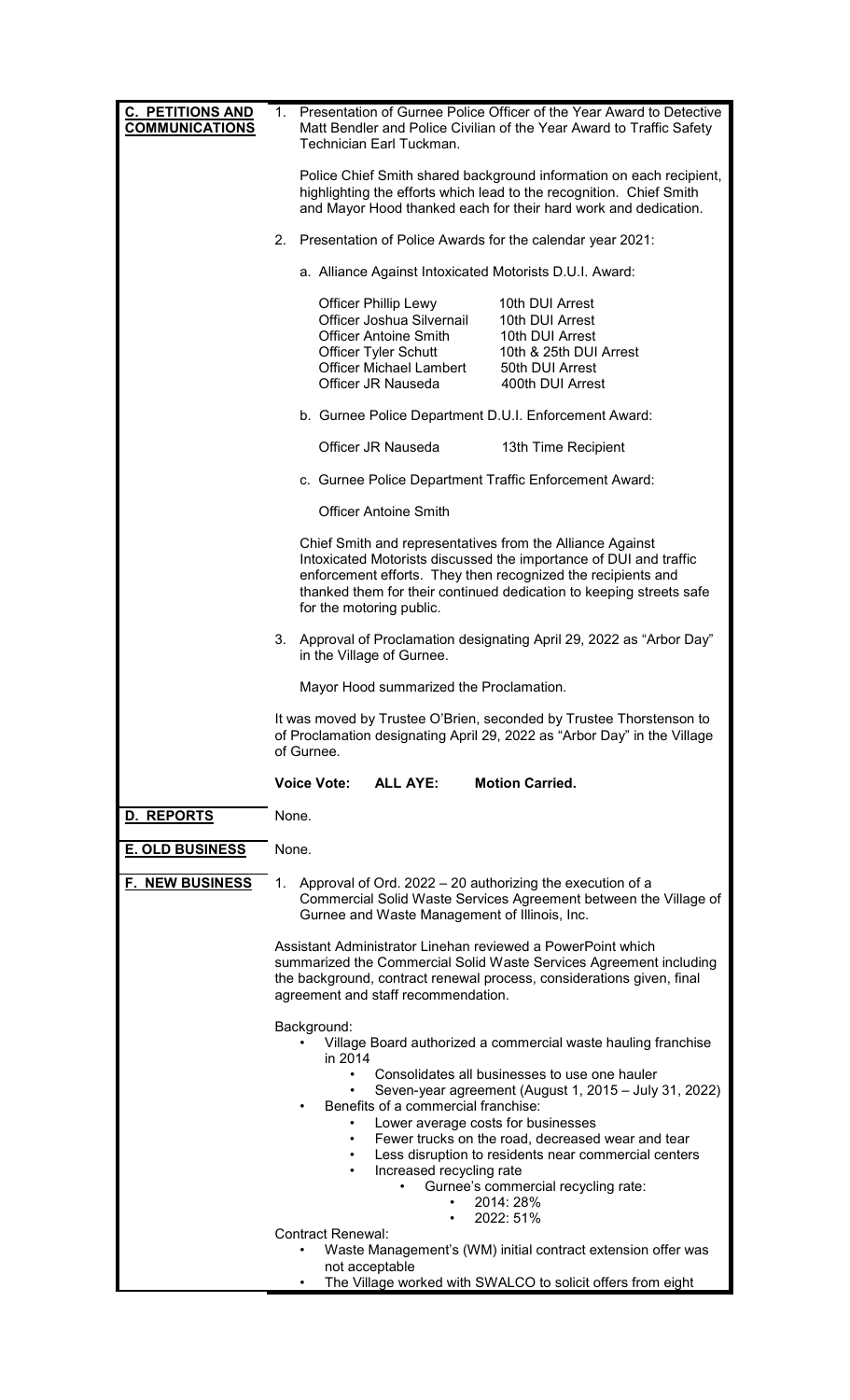different Chicagoland haulers

- WM and Lakeshore Recycling (LSR) submitted competitive offers
- Staff and SWALCO worked with both firms to negotiate a final, most competitive offer

Contract Considerations:

WM and LRR offers were within 2% of each other

- LRS lower in garbage hauling, WM lower in recycling Switching the commercial contract would require swapping out
- over 750 containers, setting up new accounts for each business
- Minimal complaints about WM from businesses Staff time required to manage transition
- 
- Negotiated Contract and Next Steps: Waste Management's final offer was:
	- Five-year agreement (August 1, 2022 July 31, 2027)
	- Garbage services: Year 1 cost decrease of 5%
	- Recycling services: Year 1 rate freeze
	- Annual increases same as 2015 contract 1.5% to 3.5%, dependent on CPI
	- Adding language preventing WM from charging overages to businesses
	- New pricing goes in to effect August 1, 2022

It was moved by Trustee Garner, seconded by Trustee Thorstenson to approve of Ord. 2022 – 20 authorizing the execution of a Commercial Solid Waste Services Agreement between the Village of Gurnee and Waste Management of Illinois, Inc.

## **Roll call,**

| AYE:                   | 6- Woodside, Ross, Garner, O'Brien, Balmes, Thorstenson |
|------------------------|---------------------------------------------------------|
| NAY:                   | 0-None                                                  |
| <b>ABSENT:</b>         | 0-None                                                  |
| <b>Motion Carried.</b> |                                                         |
|                        |                                                         |

2. Approval of Ord. 2022 – 21 authorizing the execution of a Master Services and Purchasing Agreement between the Village of Gurnee and Axon Enterprise, Inc.

Chief Smith provided the Village Board a summary of the Axon Master Services and Purchasing Agreement.

Chief Smith stated following a review of body worn cameras in 2014, the Village contracted with Axon in 2017 for its program. He stated renegotiation discussion started in September 2021 as the original agreement was set to expire in February 2022. Chief Smith stated the Department has successfully negotiated the terms of successor agreement which has a term of 72-months. This agreement is before the Village Board for consideration.

Chief Smith reviewed the original agreement which had an annual cost of approximately \$87,000. The agreement provided cameras, associated equipment and Tasers. He noted a year after the agreement was approved the Department included battery replacement and other related equipment in the program. This increased the annual cost by approximately \$8,000. The program equipped 60 officers.

Smith stated the successor agreement covers the equipment for 65 officers and upgrades Tasers to Taser 7s. It also includes associated equipment related to a body worn camera and Taser program as well as four new Pro Licenses. Pro Licenses allow licensed staff access to stored video. This access is needed to process Freedom of Information Act requests. Chief Smith noted also included is licensing for Master Taser Instructors which is needed to meet State requirements. He stated the annual cost is approximately \$116,000. This equates to \$1800 an officer, compared to \$1500 per officer which was the cost in the original contract.

It was moved by Trustee O'Brien, seconded by Trustee Woodside to approve of Ord. 2022 – 21 authorizing the execution of a Master Services and Purchasing Agreement between the Village of Gurnee and